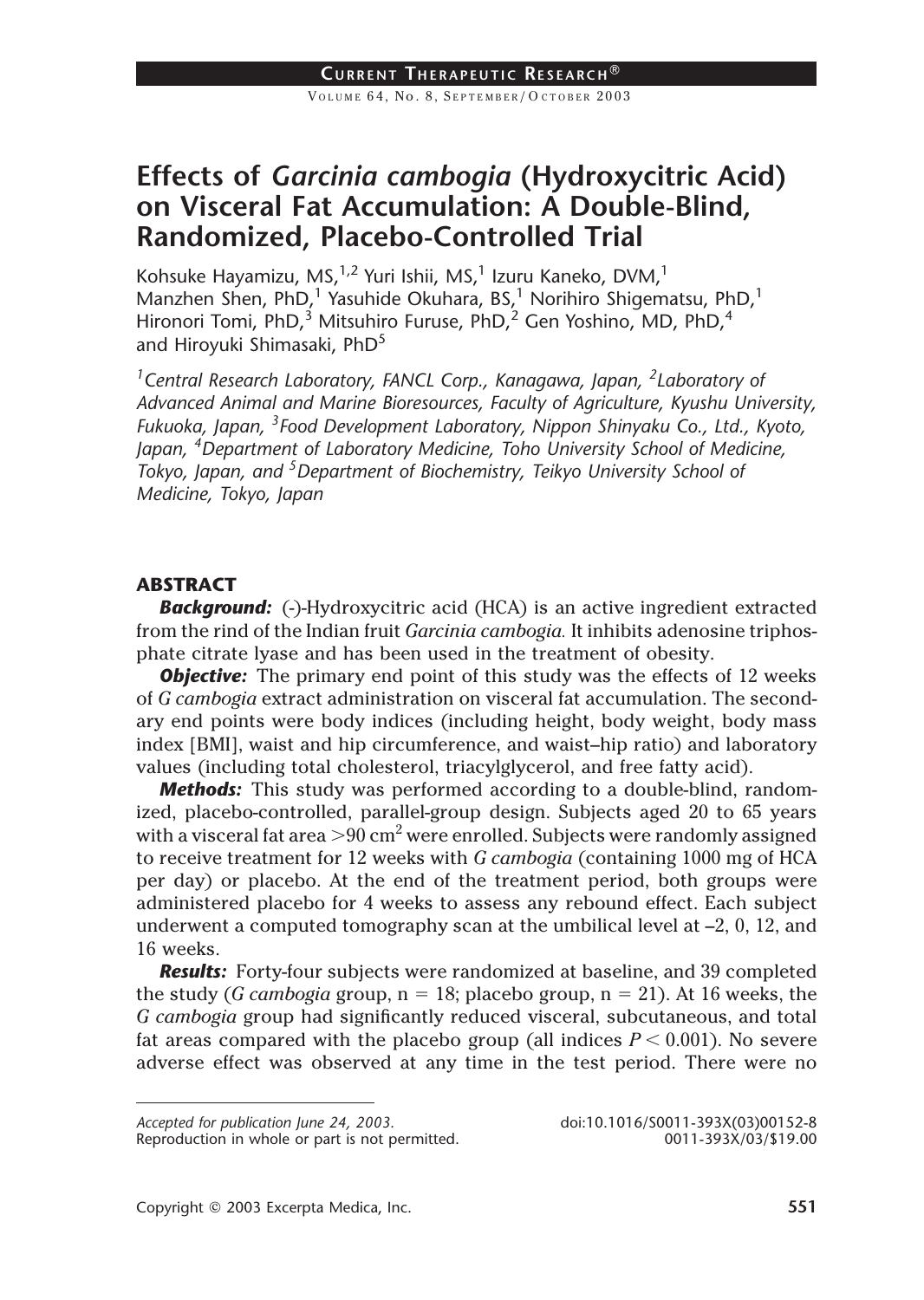significant differences in BMI or body weight at week 12, but there were slight numeric decreases in body weight and BMI in men. There were no signs of a rebound effect from week 12 to week 16.

*Conclusion: G cambogia* reduced abdominal fat accumulation in subjects, regardless of sex, who had the visceral fat accumulation type of obesity. No rebound effect was observed. It is therefore expected that *G cambogia* may be useful for the prevention and reduction of accumulation of visceral fat. (*Curr Ther Res Clin Exp.* 2003;64:551–567) Copyright © 2003 Excerpta Medica, Inc.

*Key words: Garcinia cambogia*, hydroxycitric acid, visceral fat accumulation, computed tomography scan.

#### **INTRODUCTION**

The prevalence of overweight has increased substantially in Japan during the past decade and it continues to rise. According to recent statistics, 30% of the Japanese adult population meets the current definition of overweight (body mass index [BMI]  $\geq 25 \text{ kg/m}^2$ ).<sup>[1](#page-14-0)</sup> Obesity is a problem not only in the Western world but also in Japan. It is well accepted that obesity is a risk factor for type 2 diabetes, coronary heart disease, and hypertension. $2^{-13}$  Several studies, however, have shown that measurement of overall adiposity or body weight, such as with BMI, may not adequately describe the relationship of body fat to disease.<sup>14</sup> It appears that visceral fat area (VFA) more fully explains this relationship.<sup>15,16</sup> The clustering of hyperinsulinemia, dyslipidemia, type 2 diabetes mellitus, and hypertension is called the *insulin resistance syndrome* or *metabolic syndrome,* and *syndrome X*. [17](#page-15-0) Accordingly, evaluation of obesity for the prevention of syndrome X must be conducted using not only body weight or BMI but also VFA. Incidentally, it has been reported that a high-carbohydrate (sucrose) diet increases visceral fat accumulation in rats.<sup>18</sup> Therefore, controlling the surplus energy from a high-carbohydrate diet is expected to be effective in preventing the accumulation of visceral fat.

Several studies have demonstrated that (-)-hydroxycitric acid (HCA), the principal acid of the rind of the Indian fruit *Garcinia cambogia*, is a competitive inhibitor of adenosine triphosphate citrate lyase,  $19-21$  the enzyme that catalyzes the extramitochondrial cleavage of citrate to oxaloacetate and acetyl coenzyme A. This action of HCA should reduce the acetyl coenzyme A pool, thus limiting the availability of 2-carbon units required for fatty acid and cholesterol biosynthesis.[22](#page-15-0) In vitro and in vivo studies show that HCA inhibits the actions of citrate cleavage enzyme, suppresses de novo fatty acid synthesis, increases rates of hepatic glycogen synthesis, and decreases body weight gain. $23-27$  In human studies, only supporting evidence exists for the efficacy of *G cambogia* in weight control, and it has yet to be assessed in relationship to visceral fat accumulation.[28–31](#page-15-0)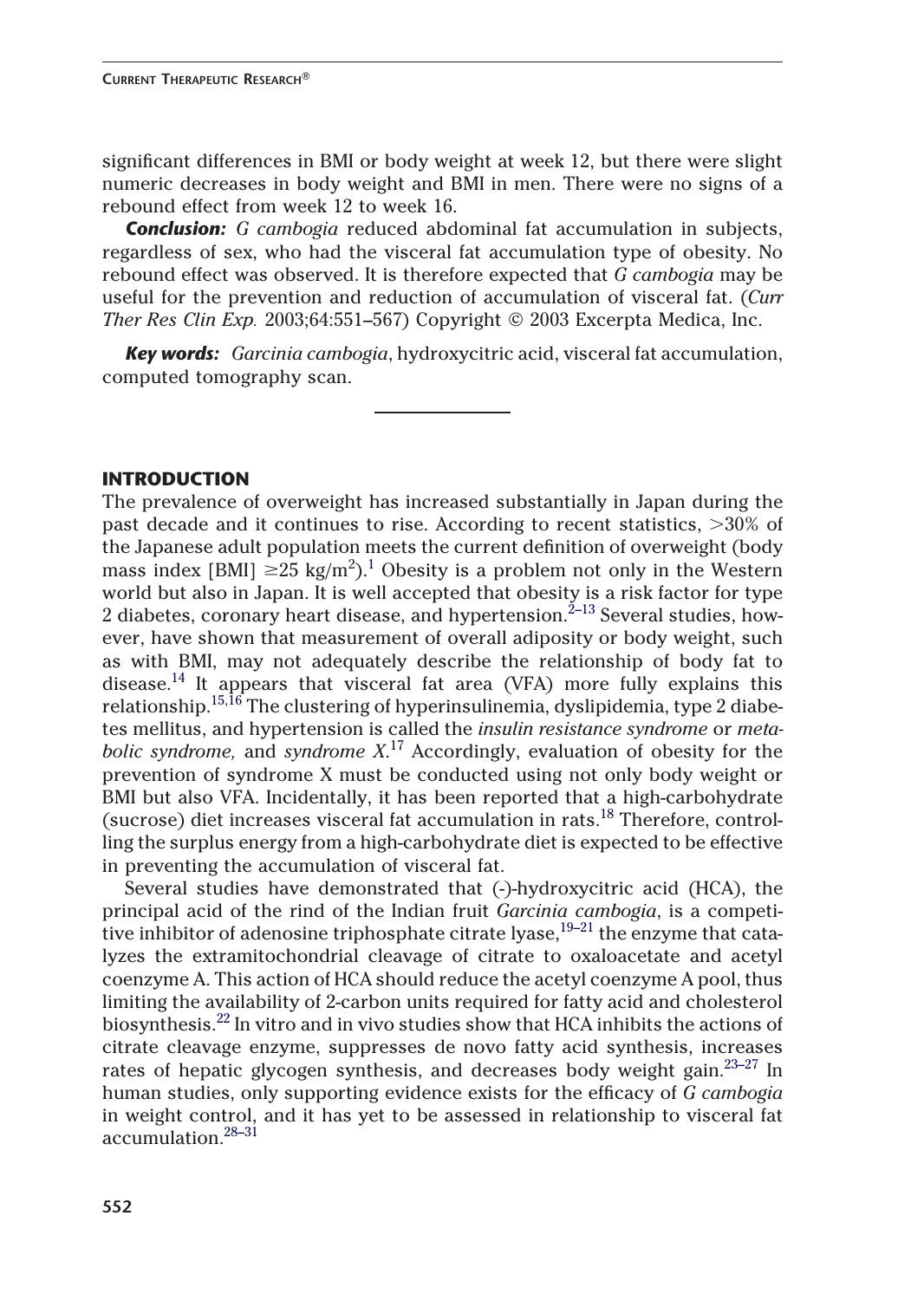We previously reported<sup>32</sup> that the efficacy of HCA depends on initial VFA values and was obvious in subjects whose initial VFA was  ${>}90\; \rm cm^2$ . Because we enrolled overweight or obese class 1 subjects (BMI, 25–35 kg/m<sup>2</sup>) in that study, high VFA was not one of the inclusion criteria. The goal of the present study was to examine the effects of 12 weeks of *G cambogia* treatment on visceral fat accumulation in subjects having a VFA  ${>}90$  cm $^2\!$ .

# **SUBJECTS AND METHODS Subjects**

All subjects had to be between the ages of 20 and 65 years and have a VFA  $>90$  $\text{cm}^2$ . All of the subjects were to be generally healthy and have no history of diabetes mellitus; dysfunction of the liver, kidney, or heart; or hematologic disease. Other inclusion and exclusion criteria are given in Table I. Most of the subjects were classified as level 1 to 2 (mild) in terms of self-reported daily activity according to the *6th Recommended Dietary Allowances for the Japanese*. [33](#page-16-0)

This study was carried out with sufficient respect for the spirit of the Declaration of Helsinki and was approved by the institutional review boards of FANCL Corporation, Maebashi Hirosegawa Clinic (Gunma, Japan), and Ono Clinic (Osaka, Japan). The procedures were fully explained to all the subjects in advance, and all gave their written informed consent before participating.

# **Treatment**

*G cambogia* extract was provided by Nippon Shinyaku Co., Ltd., Kyoto, Japan. The HCA concentration was 60% as determined by high-performance liquid

| Table I. Study inclusion and exclusion criteria.                                                         |
|----------------------------------------------------------------------------------------------------------|
| Inclusion criteria                                                                                       |
| Age 20–65 years                                                                                          |
| Overweight (BMI $\geq$ 25 kg/m <sup>2</sup> )                                                            |
| Visceral fat area >90 $cm2$                                                                              |
| No fluctuation of BMI by the end of the run-in period                                                    |
| Provision of written informed consent                                                                    |
| Exclusion criteria                                                                                       |
| Diabetes (fasting plasma glucose, 126 mg/dL)                                                             |
| Dysfunction of liver, kidneys, or heart                                                                  |
| Hematologic disease                                                                                      |
| History of drug hypersensitivity or allergic condition that might interfere with the study               |
| Use of drugs or dietary supplements that might influence body weight, body fat, or serum<br>lipid levels |
| Pregnancy or lactation                                                                                   |
| Any other abnormality of potential clinical significance                                                 |

BMI = body mass index.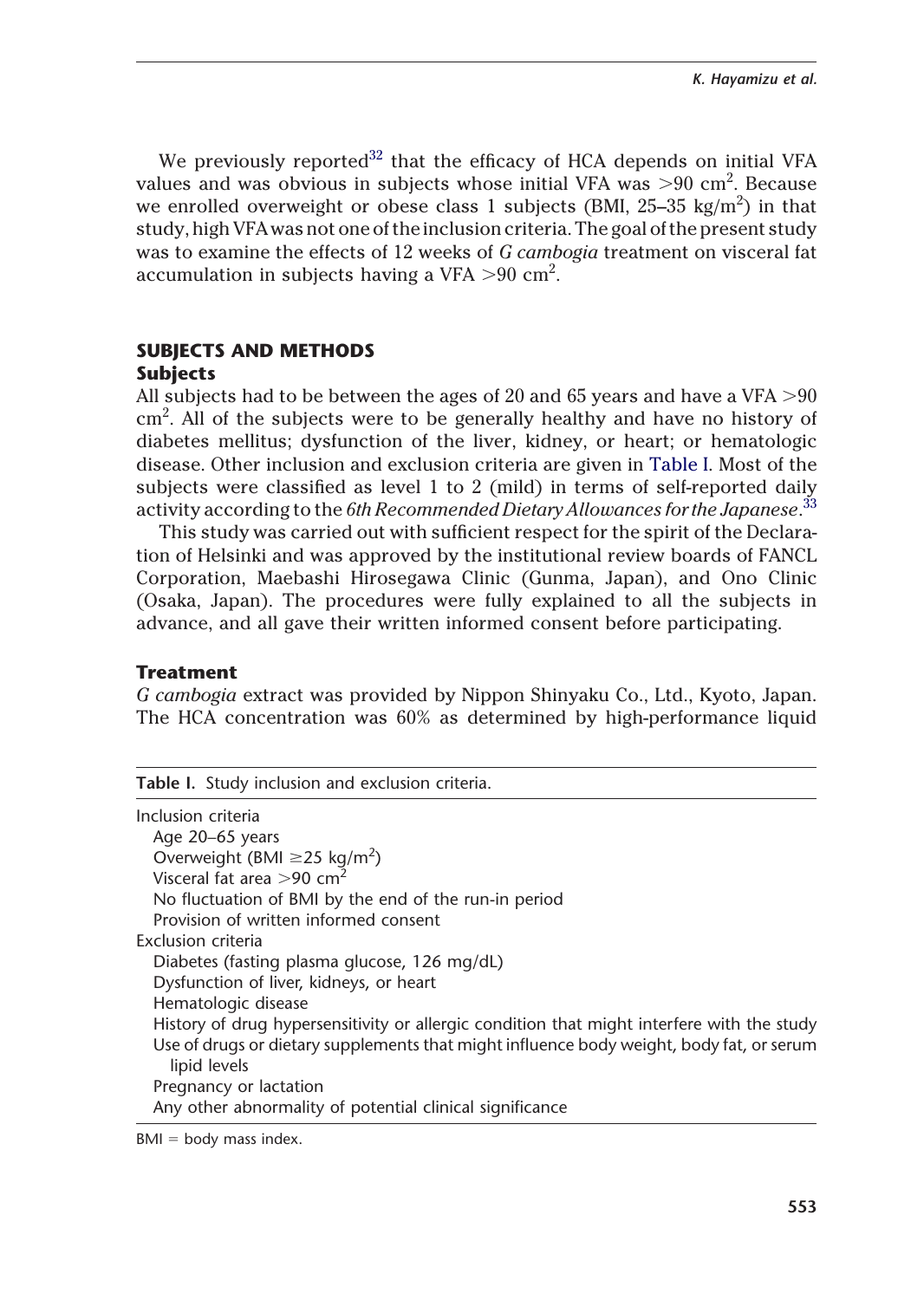chromatography. The active herbal was a 270-mg tablet containing 185.25 mg of *G cambogia* extract. In the placebo tablet, the active compound was replaced with cellulose (Avicel, Asahi Kasei Corp., Tokyo, Japan) as an inert ingredient. The excipients were dextrin and cellulose.

Subjects were instructed to take 3 tablets 30 minutes before each meal (9 tablets/d). The total daily dose was 1667.25 mg of *G cambogia* extract, containing 1000 mg of HCA.

# **Protocol**

This study was performed according to a double-blind, placebo-controlled, parallel-group design (Figure 1). Randomization was performed by random number generation, and group assignment was placed in a sealed envelope. The primary end point of this study was the effects of 12 weeks of *G cambogia* extract administration on visceral fat accumulation. The secondary end points were body indices (including height, body weight, BMI, waist and hip circumference, and waist–hip ratio [WHR]) and laboratory values (including total cholesterol [TC], triacylglycerol, and free fatty acid).

Subjects received no treatment during a 2-week run-in period. After runin, subjects underwent body weight measurement, computed tomography (CT), and laboratory analysis. They were then randomly assigned to either the *G cambogia* group (containing 1000 mg of HCA per day) or the placebo group. The treatment period lasted 12 weeks. At the end of the treatment period, both groups were administered placebo for 4 weeks to assess any rebound effect.

Subjects were started on a dietary intervention by a nationally registered dietitian in each institute. Subjects' intake was limited to 2250 kcal/d for men



**Figure 1.** Protocol of the efficacy test of *Garcinia cambogia.* Subjects received no treatment during a 2-week run-in period.  $CT =$  computed tomography.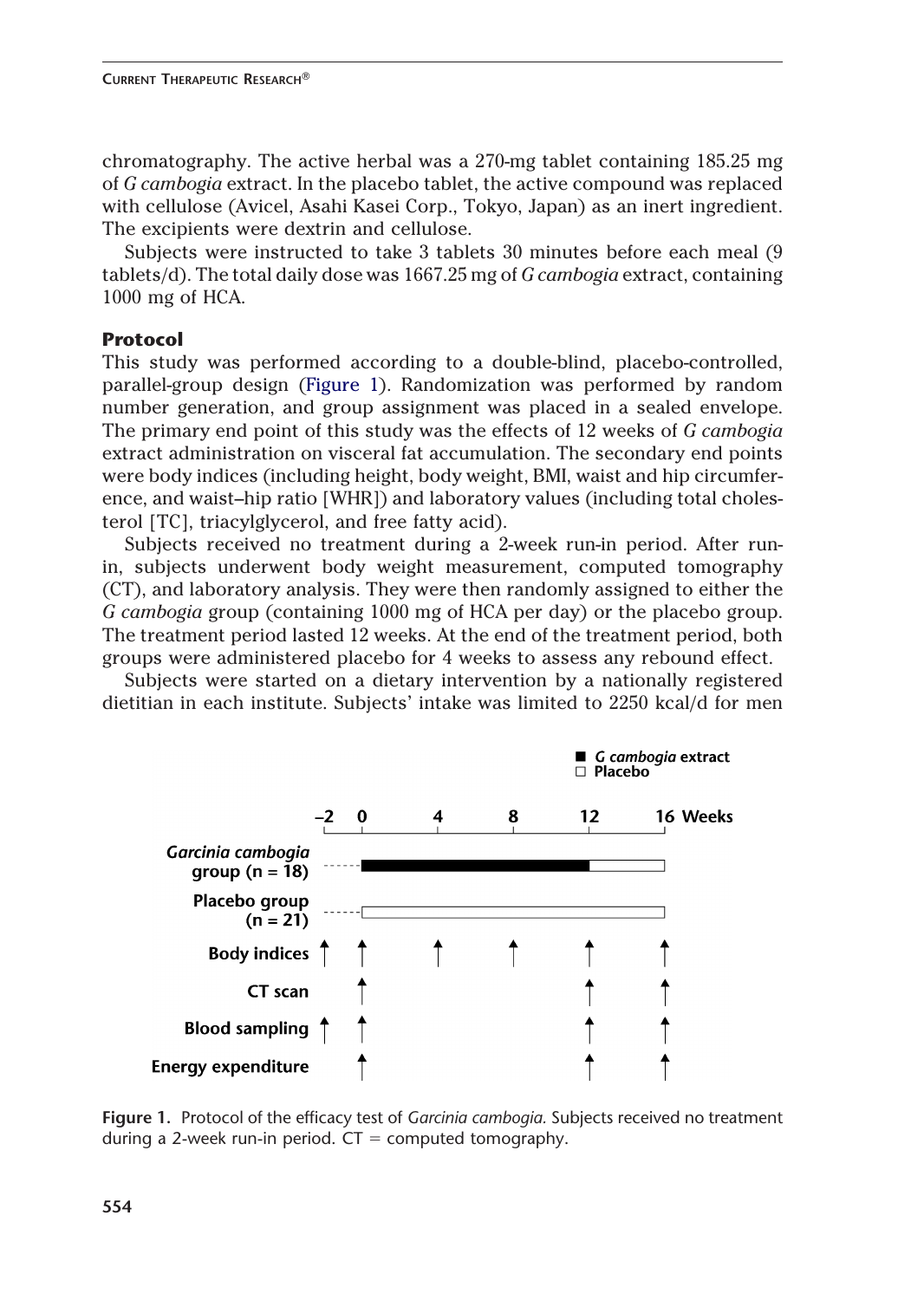and  $1800$  kcal/d for women.<sup>33</sup> Energy expenditure was determined by questionnaires completed at weeks 0, 12, and 16. At the same time, the aforementioned dietitians assessed dietary intervention, using a questionnaire, at each visit.

The subjects underwent CT at weeks 0, 12, and 16 at either the Maebashi Hirosegawa Clinic, using a Toshiba Medical TCT-300 machine (Toshiba Corp., Tokyo, Japan), or the Ono Clinic, using a Toshiba Medical X-force machine (Toshiba Corp.). VFA and subcutaneous fat area (SFA) were determined by the FAT Scan Program (N2 System Corp., Osaka, Japan) from CT image data at the level of the umbilicus. All CT scans were performed by radiologists blinded to participants' group randomization.

Body indices were measured at week –2 and every 4 weeks during the study. They included height, body weight, BMI, waist and hip circumference, and WHR.

Blood samples were collected from the subjects between 9:00 and 11:30 AM after an overnight fast, which began at 9:00 PM on the previous night. Laboratory parameters were red and white blood cell counts, hemoglobin, hematocrit, platelets, TC, high-density lipoprotein cholesterol, low-density lipoprotein cholesterol, triacylglycerol, free fatty acid, aspartate aminotransferase, alanine aminotransferase, γ-glutamyltransferase, lactate dehydrogenase, blood urea nitrogen, creatinine, fasting plasma glucose, insulin, acetoacetic acid, 3-hydroxybutyric acid, and total ketone bodies. Clinical laboratory data were measured at –2, 0, 12, and 16 weeks.

# **Statistical Analysis**

Rates of change were calculated for the CT scans and body indices, and the differences in effects between the *G cambogia* and placebo groups were calculated according to the Student *t* test. The evaluation of rebound was calculated according to the paired *t* test at weeks 12 and 16. The analysis of laboratory parameters to determine a safety profile was performed using the paired *t* test and the Student *t* test. For baseline data, we used mean values calculated from the start and end points of the run-in period. All analyses were conducted at the 2-tailed  $\alpha$  level of 0.05. Data were analyzed using the statistical program StatView Version 5.0 (SAS Institute Inc., Cary, North Carolina).

# **RESULTS**

# **Subject Characteristics**

Forty-four subjects were randomized at baseline to either the *G cambogia* group  $(n = 21)$  or the placebo group  $(n = 23)$  [\(Figure 2\)](#page-5-0). The mean (SEM) VFA was 145.5 (6.0) cm<sup>2</sup>, and their mean (SEM) BMI was 28.7 (0.7) kg/m<sup>2</sup> (overweight [BMI 25– $\leq$ 30 kg/m<sup>2</sup>], 30 patients [68.2%]; obesity class I [BMI 30– $\leq$ 35 kg/m<sup>2</sup>], 7 patients [15.9%]; obesity class II [BMI 35- $<$ 40 kg/m<sup>2</sup>], 6 patients [13.6%]; obesity class III [BMI  $\geq$ 40 kg/m<sup>2</sup>], 1 patient [2.3%]). Eighteen of the 21 subjects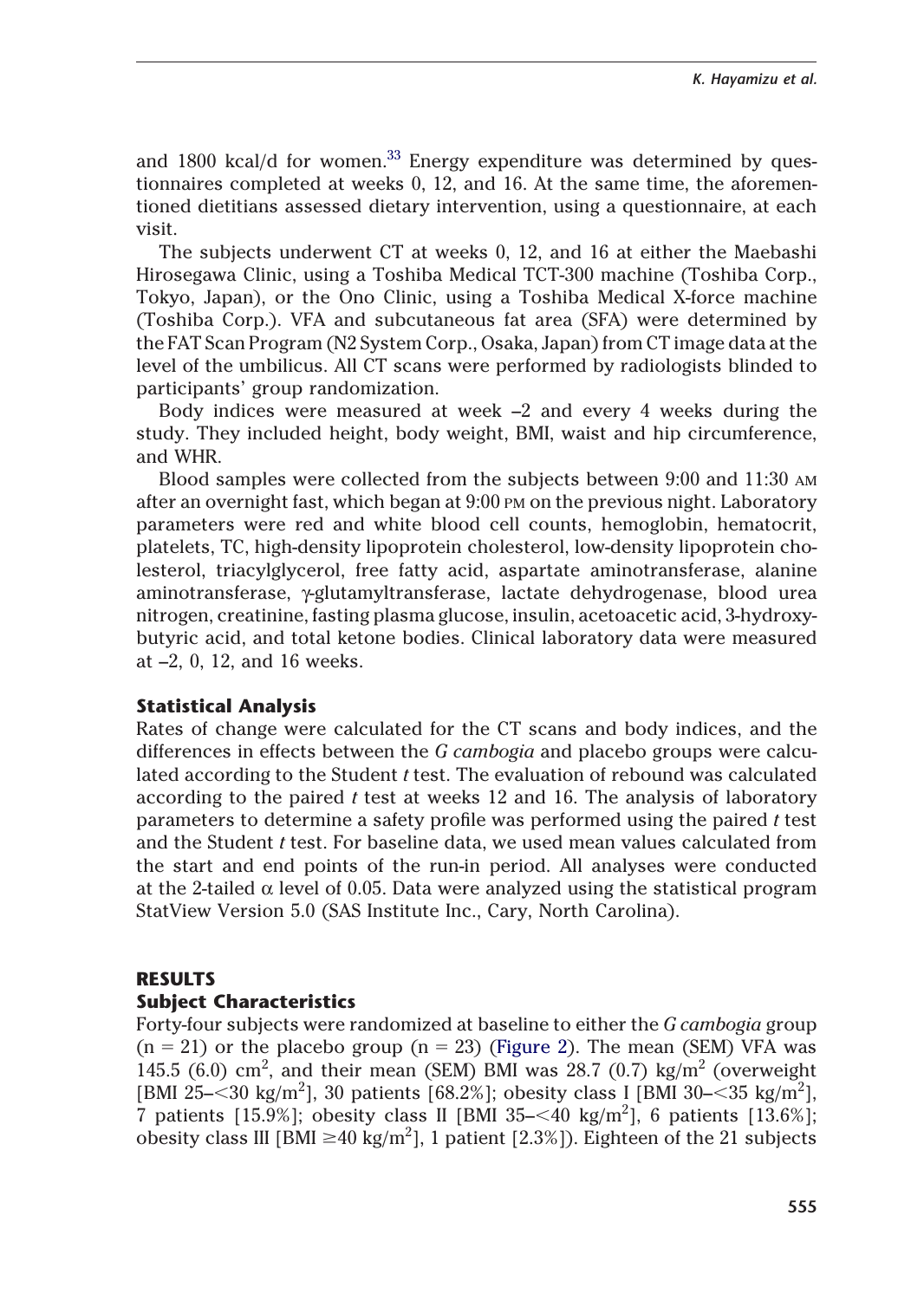<span id="page-5-0"></span>

**Figure 2.** Study flow diagram.

in the *G cambogia* group and 21 of the 23 placebo group subjects completed the 16-week protocol. Reasons for subject withdrawal are summarized in Figure 2. The number of*G cambogia* and placebo subjects, respectively, assessed at each period were as follows: week 0, 21 and 23; week 4, 19 and 23; week 8, 19 and 22; and weeks 12 and 16, 18 and 21.

The study subjects ranged in age from 20 to 65 years (mean [SEM] age, 44 [1.8] years). In an analysis including the subjects who withdrew, no significant differences were found in initial age, body weight, BMI, waist and hip circumference, WHR, VFA, SFA, or total fat area (TFA) between the placebo group and the *G cambogia* group [\(Table II\)](#page-6-0).

# **Nutrient Intake**

[Table III](#page-7-0) compares the nutrient intake by subjects in the 2 groups. In the male subjects in both groups, energy expenditure was slightly lower than the 2250 kcal/d established by their dietary intervention. In the female subjects in both groups, energy expenditure was approximately equal to the 1800 kcal/d established by their dietary intervention. During the 16-week experiment period, there were no significant between-group differences in nutrient intake or energy expenditure.

# **Abdominal Fat Distribution and Body Indices**

Abdominal fat distribution and body indices are shown in [Tables IV and V,](#page-8-0) respectively. Regardless of sex, the VFA, SFA, and TFA of subjects in the *G cambogia* group were significantly lower at 12 weeks  $(P = 0.009, 0.003,$  and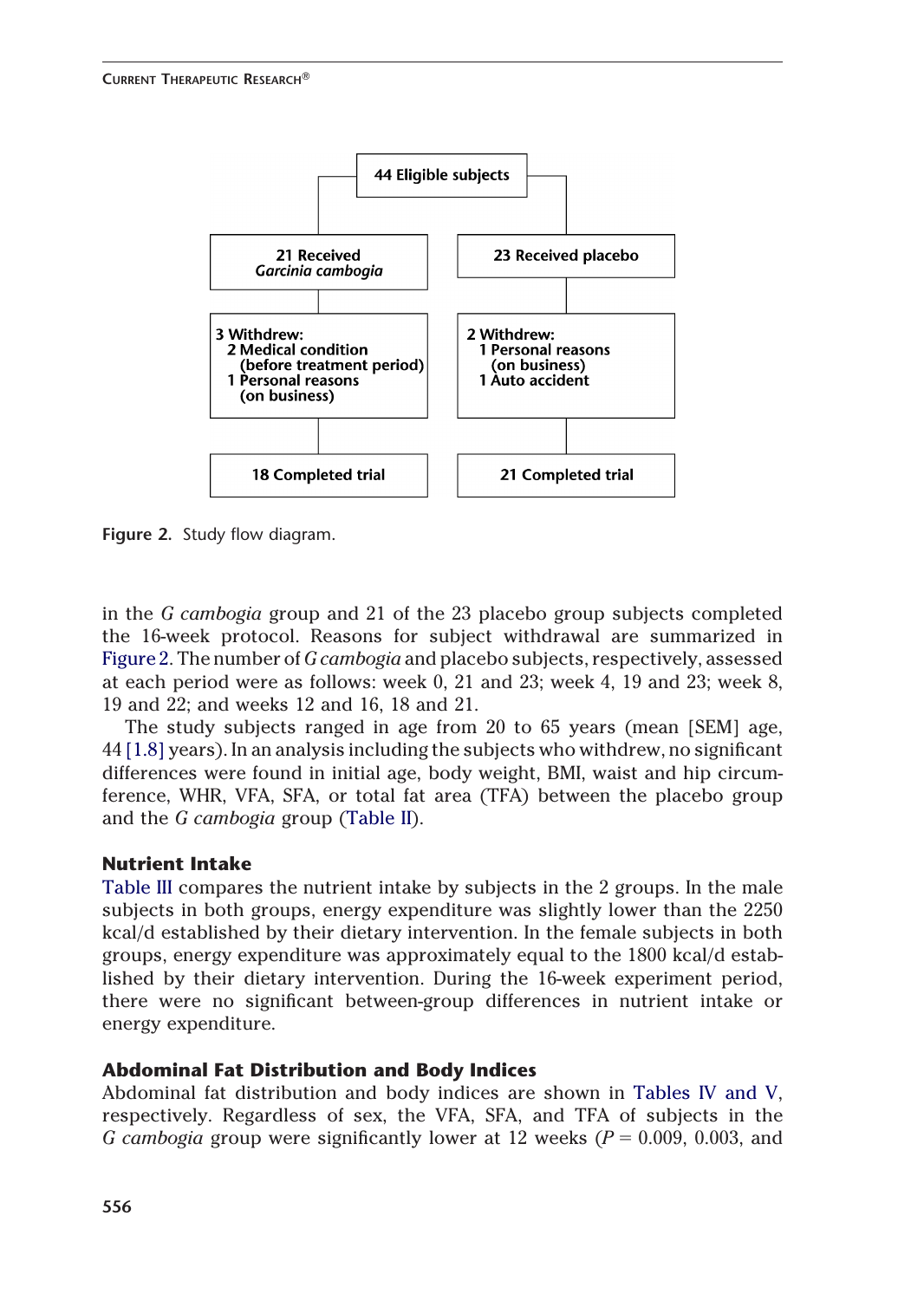|                                        | Garcinia cambogia  | Placebo Group |
|----------------------------------------|--------------------|---------------|
| Characteristic                         | Group ( $n = 21$ ) | $(n = 23)$    |
| Age, y                                 |                    |               |
| Mean (SEM)                             | 43.7 (2.6)         | 45.2(2.7)     |
| Range                                  | $23 - 64$          | $23 - 65$     |
| Sex, no. (%)                           |                    |               |
| Men                                    | 11(52.4)           | 13 (56.5)     |
| Women                                  | 10(47.6)           | 10(43.5)      |
| Body weight, kg                        |                    |               |
| Men                                    | 83.9 (4.7)         | 78.7 (3.2)    |
| Women                                  | 72.8(3.8)          | 74.5 (4.2)    |
| Height, cm                             |                    |               |
| Men                                    | 170.8(1.8)         | 171.2 (1.9)   |
| Women                                  | 154.2 (1.4)        | 156.1(1.5)    |
| BMI, kg/m <sup>2</sup>                 |                    |               |
| Men                                    | 28.8(1.7)          | 26.8(0.8)     |
| Women                                  | 30.6 $(1.5)$       | 30.6 $(1.7)$  |
| Waist circumference, cm                |                    |               |
| Men                                    | 94.6 (2.9)         | 91.3(1.9)     |
| Women                                  | 97.9 (3.0)         | 98.2 (2.4)    |
| Hip circumference, cm                  |                    |               |
| Men                                    | 99.8 (1.9)         | 100.2 (1.9)   |
| Women                                  | 103.5(2.5)         | 104.7(2.4)    |
| <b>WHR</b>                             |                    |               |
| Men                                    | 0.94(0.01)         | 0.92(0.01)    |
| Women                                  | 0.95(0.01)         | 0.94(0.01)    |
| Visceral fat area, cm <sup>2</sup>     |                    |               |
| Men                                    | 156.6 (10.5)       | 137.0 (7.8)   |
| Women                                  | 138.2 (14.4)       | 147.9 (13.6)  |
| Subcutaneous fat area, cm <sup>2</sup> |                    |               |
| Men                                    | 203.9 (30.3)       | 176.1 (17.9)  |
| Women                                  | 279.6 (21.9)       | 280.4 (28.2)  |
| Total fat area, cm <sup>2</sup>        |                    |               |
| Men                                    | 363.9 (34.6)       | 312.7 (16.3)  |
| Women                                  | 414.9 (25.1)       | 427.9 (34.4)  |

<span id="page-6-0"></span>**Table II.** Baseline characteristics of study subjects (N = 44). (Values are given as mean [SEM] unless otherwise noted.)

 $BMI = body$  mass index;  $WHR = wait - hip$  ratio.

 $<$  0.001, respectively) and 16 weeks ( $P = 0.001$ ,  $<$  0.001, and  $<$  0.001, respectively) than in the placebo group [\(Table IV\)](#page-8-0). Within the *G cambogia* group, each of these fat areas decreased by ∼10% to 15% from baseline to week 16.

When comparing the findings at week 12 versus week 16 in the *G cambogia* group, no significant changes were observed in VFA, SFA, or TFA. Therefore,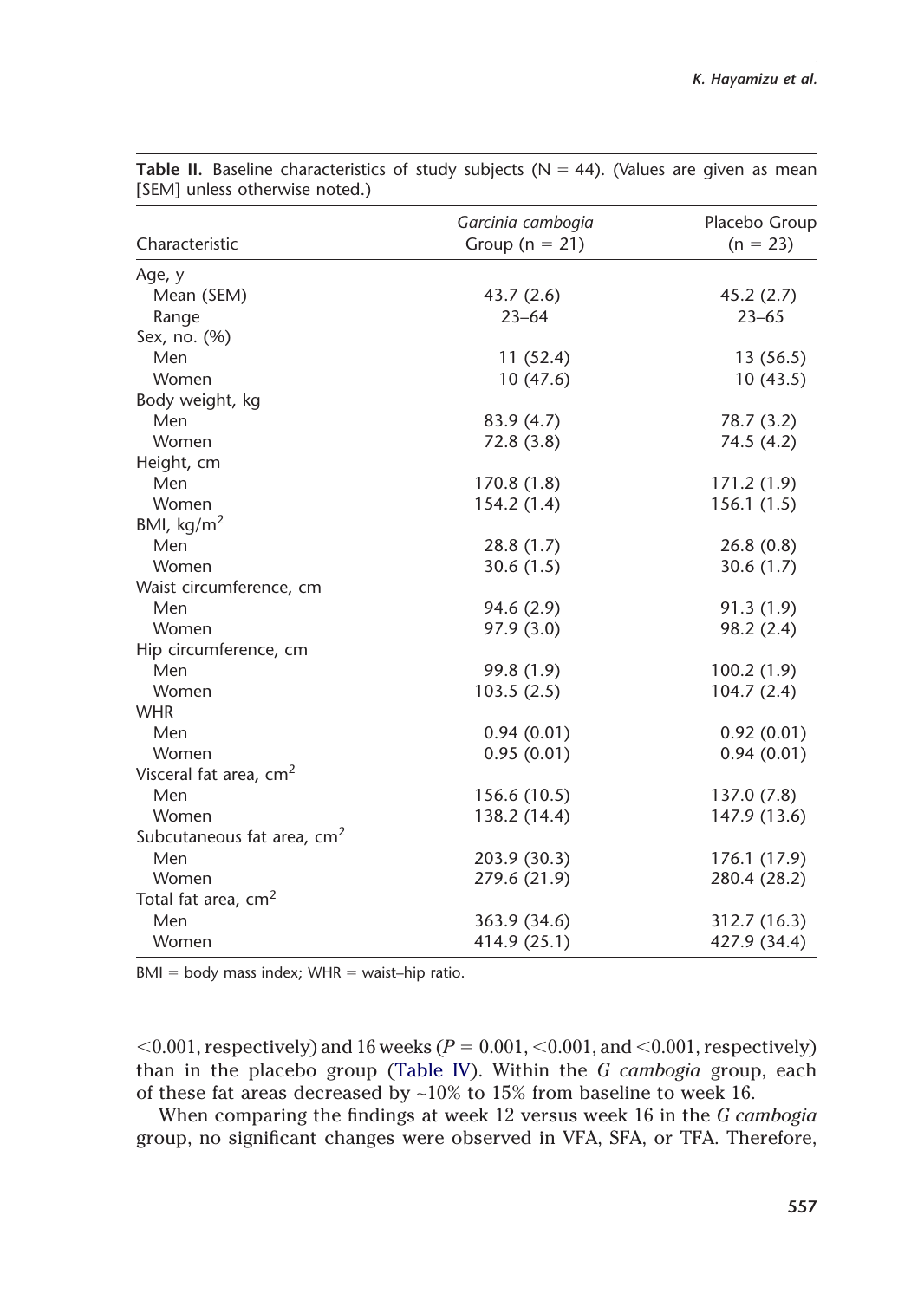|                            | Garcinia cambogia  | Placebo Group |
|----------------------------|--------------------|---------------|
| <b>Nutrient</b>            | Group ( $n = 21$ ) | $(n = 23)$    |
| Protein, g/d               |                    |               |
| Men                        | 77.7 (3.4)         | 71.8(3.1)     |
| Women                      | 68.3(2.9)          | 69.1(2.2)     |
| Fat, g/d                   |                    |               |
| Men                        | 59.5 (4.0)         | 57.4 (3.9)    |
| Women                      | 56.4(3.8)          | 55.6 $(4.2)$  |
| Carbohydrate, g/d          |                    |               |
| Men                        | 273.5 (17.6)       | 285.7(9.1)    |
| Women                      | 260.0 (12.7)       | 264.5 (11.2)  |
| Energy expenditure, kcal/d |                    |               |
| Men                        | 2015.5 (105.5)     | 2018.3 (76.2) |
| Women                      | 1869.3 (60.1)      | 1862.1 (81.3) |

<span id="page-7-0"></span>**Table III.** Comparison of nutrient intake and energy expenditure between the *Garcinia cambogia* and placebo groups over 16 weeks ( $N = 44$ ). (Values are given as mean [SEM].)

there were no signs of a rebound effect from week 12 to week 16 in the *G cambogia* group.

At 12 weeks, both body weight and BMI were numerically but not significantly lower in the *G cambogia* group than in the placebo group, and were significantly lower in the *G cambogia* group than in the placebo group at 16 weeks  $(P = 0.04$  and 0.02, respectively, vs placebo). However, these findings were observed only in men, among whom the WHR in the *G cambogia* group tended to be lower than in the placebo group, although the difference was not significant [\(Table V\)](#page-9-0). No significant differences in other indices were detected in either sex between the 2 treatment groups.

# **Clinical Laboratory Tests**

The results of clinical laboratory tests are shown in [Table VI.](#page-11-0) Serum triacylglycerol values tended to decrease over time in the *G cambogia* group but not significantly. The mean values of the hematologic, hemobiochemical, and endocrinologic data did not change in the *G cambogia* group.

# **Adverse Effects**

No subject was removed from the study protocol for treatment-related adverse effects. The following adverse effects occurred in the *G cambogia* and placebo group, respectively: common cold, 1 (4.8%) and 10 (43.5%); toothache, 3 (14.3%) and 3 (13.0%); diarrhea, 2 (9.5%) and 4 (17.4%); and headache, 0 (0.0%) and 4 (17.4%).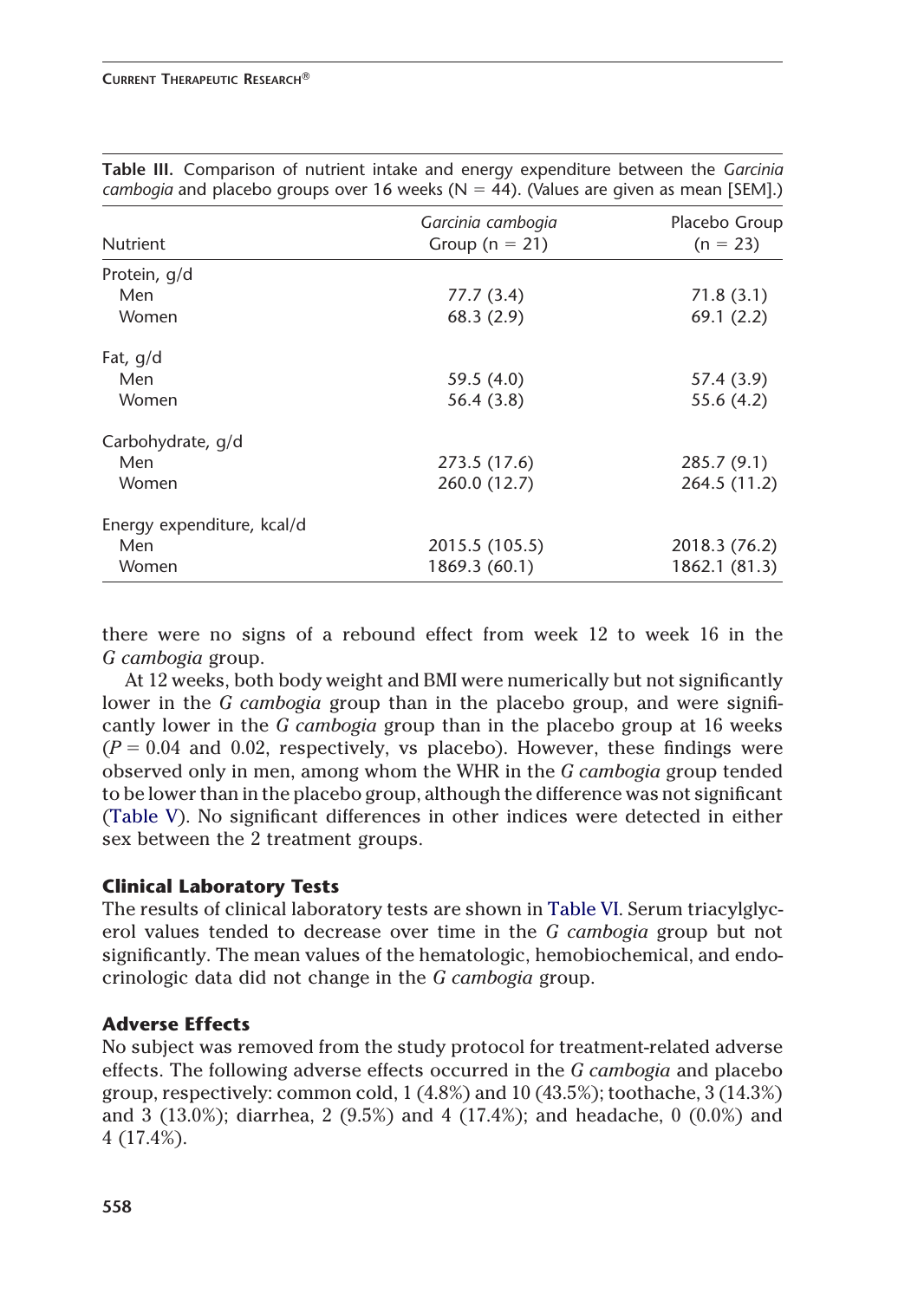<span id="page-8-0"></span>

| Table IV. Mean (SEM) changes in abdominal fat distribution versus baseline in patients who completed the study (N = 39). (Values<br>are expressed as % unless otherwise noted.) |                                             |                                                       |                      |                                                        |                                                                         |                  |                                             |                                                         |                      |
|---------------------------------------------------------------------------------------------------------------------------------------------------------------------------------|---------------------------------------------|-------------------------------------------------------|----------------------|--------------------------------------------------------|-------------------------------------------------------------------------|------------------|---------------------------------------------|---------------------------------------------------------|----------------------|
|                                                                                                                                                                                 |                                             | All Subjects                                          |                      |                                                        | Men                                                                     |                  |                                             | Women                                                   |                      |
| Fat Distribution/<br>Study Week                                                                                                                                                 | cambogia<br>$(n = 18)$<br>Garcinia<br>Group | $(n = 21)$<br>Placebo<br>Group                        | ð.                   | cambogia<br>Garcinia<br>Group<br>$(n = 8)$             | $(n = 11)$<br>Placebo<br>Group                                          | å,               | cambogia<br>$(n = 10)$<br>Garcinia<br>Group | $(n = 10)$<br>Placebo<br>Group                          | ð.                   |
| Week 0, mean<br>(SEM), cm <sup>2</sup><br>Week 12<br>Week 16<br>Visceral fat area                                                                                               | 46.2 (9.9)<br>86.4 (2.1)<br>89.2 (2.5)      | $144.9(7.5)$<br>$105.1(3.2)$<br>(3.8)                 | 0.009<br>0.001       | $156.2(13.5)$ $142.2(8.1)$<br>82.3 (3.5)<br>87.8 (4.6) | 105.5(5.5)<br>107.2(5.9)                                                | 0.032<br>0.004   | 90.2 (2.9)<br>89.7 (2.3)                    | $138.2(14.4)$ 147.9 (13.6)<br>104.8(3.2)<br>106.5(5.2)  | 0.003<br>0.004       |
| Subcutaneous fat<br>Week 0, mean<br>(SEM), cm <sup>2</sup><br>Week 12<br>Week 16<br>area                                                                                        | 231.3 (20.2)<br>87.6 (2.4)<br>85.4(3.1)     | 223.4 (20.2)<br>106.7(3.1)<br>108.0(2.6)              | 0.003<br>$<$ 0.001   | 88.9 (3.9)                                             | $170.9$ (22.7) $171.5$ (18.6)<br>90.1 (2.7) $107.0$ (5.0)<br>110.5(3.3) | 0.017<br>< 0.001 | 85.6 (3.8)<br>82.5 (4.7)                    | 279.6 (21.9) 280.4 (28.2)<br>(3.9)<br>(3.3)             | < 0.001<br>0.001     |
| Week 0, mean<br>(SEM), cm <sup>2</sup><br>Week 12<br>Week 16<br>Total fat area                                                                                                  | 87.7 (1.6)<br>85.2 (2.3)                    | 379.2 (21.9) 367.9 (22.4)<br>106.3(2.2)<br>105.6(2.2) | < 0.001<br>$<$ 0.001 | 84.8 (2.9)<br>87.8 (2.6)                               | 334.6 (32.9) 313.3 (17.8)<br>105.6(3.4)<br>107.7(3.4)                   | < 0.001<br>0.001 | 87.6 (2.2)<br>85.5 (3.6)                    | $414.9(25.1)$ $427.9(34.4)$<br>105.6(3.4)<br>104.7(2.7) | < 0.001<br>$<$ 0.001 |
| *Between-group differ                                                                                                                                                           | ence.                                       |                                                       |                      |                                                        |                                                                         |                  |                                             |                                                         |                      |

**559**

#### *K. Hayamizu et al.*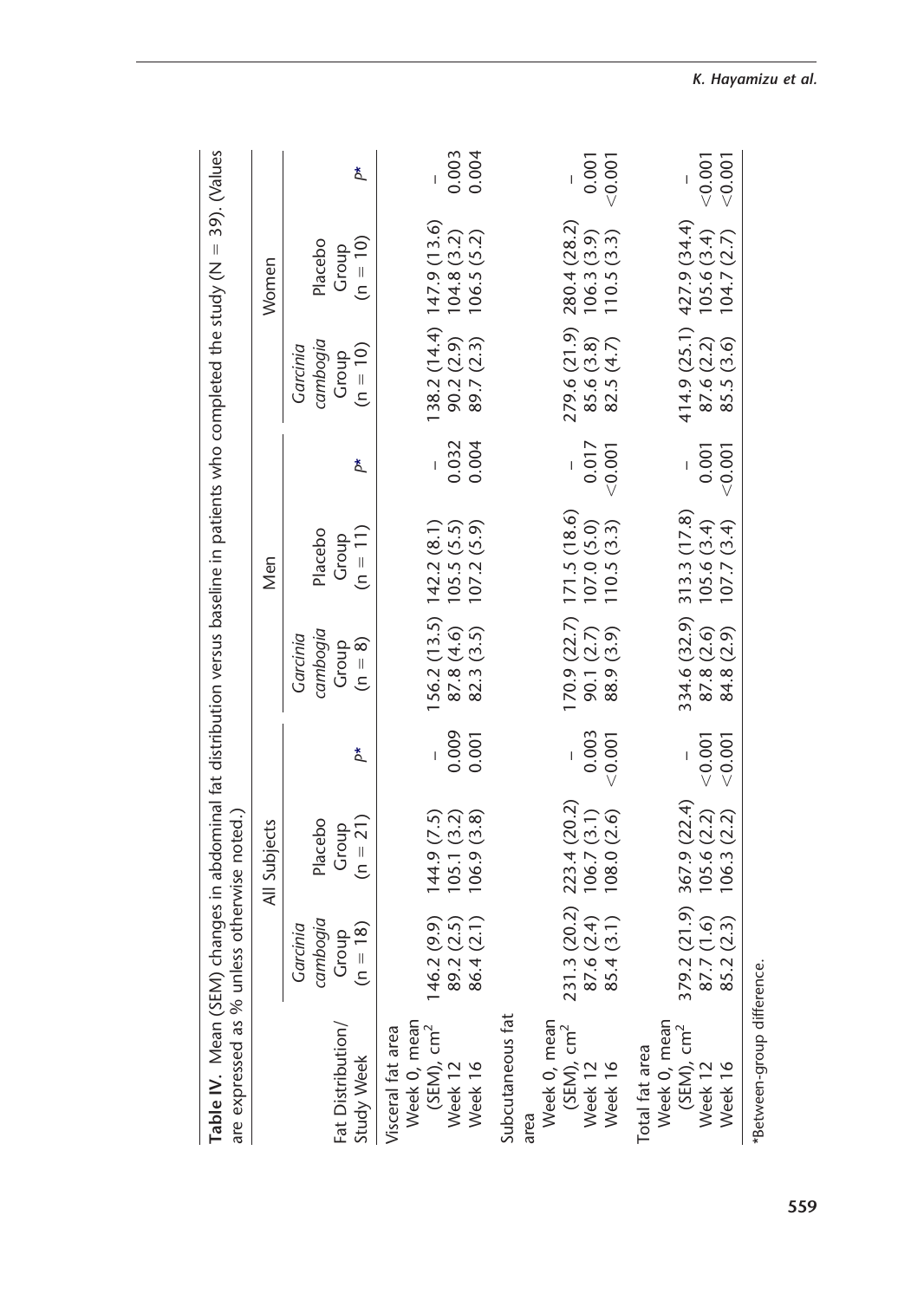<span id="page-9-0"></span>

| Table V. Mean (SEM) changes in anthropometric values, by sex, in patients who completed the study (N = 39). (Values are<br>expressed as % unless otherwise noted.) |                                                                       |                                                                         |                                                                                   |                                                                                                |                                                                             |                                                                             |
|--------------------------------------------------------------------------------------------------------------------------------------------------------------------|-----------------------------------------------------------------------|-------------------------------------------------------------------------|-----------------------------------------------------------------------------------|------------------------------------------------------------------------------------------------|-----------------------------------------------------------------------------|-----------------------------------------------------------------------------|
|                                                                                                                                                                    |                                                                       | All Subjects                                                            |                                                                                   | Men                                                                                            | Women                                                                       |                                                                             |
| Parameter/Study Week                                                                                                                                               | cambogia<br>$(n = 18)$<br>Garcinia<br>Group                           | $(n = 21)$<br>Placebo<br>Group                                          | cambogia<br>Garcinia<br>Group<br>$(n = 8)$                                        | $(n = 11)$<br>Placebo<br>Group                                                                 | cambogia<br>$(n = 10)$<br>Garcinia<br>Group                                 | $(n = 10)$<br>Placebo<br>Group                                              |
| $EM$ ), $kg$<br>Week 0, mean (SEI<br>Week 4<br>Week 8<br>Week 12<br>Week 16<br>Body weight                                                                         | 98.0 (0.6)*<br>99.4 (0.3)<br>98.8 (0.4)<br>98.2 (0.5)<br>75.1 (2.9)   | 75.9 (2.5)<br>99.8 (0.3)<br>99.0 (0.4)<br>99.4 (0.5)<br>(0.5)<br>99.9   | $(0.8)^{\dagger}$<br>78.2 (4.5)<br>99.2 (0.5)<br>98.8 (0.7)<br>98.1 (0.8)<br>98.3 | 77.5 (3.0)<br>100.1 (0.5)<br>99.7 (0.6)<br>100.3 (0.7)<br>(0.7)<br>100.3<br>100.7 <sub>0</sub> | $99.4 (0.4)$<br>$98.8 (0.5)$<br>$98.3 (0.6)$<br>(0.9)<br>72.8(3.8)<br>97.8  | $99.4 (0.4)$<br>$98.3 (0.5)$<br>$98.5 (0.5)$<br>74.3 (4.2)<br>98.9 (0.7)    |
| $EM$ ), kg/m <sup>2</sup><br>Week 0, mean (SEI<br>Week 4<br>Week 8<br>Week 12<br>Week 16<br><b>BMI</b>                                                             | $99.4(0.3)$<br>$98.8(0.4)$<br>$98.2(0.5)$<br>28.9 (1.1)<br>98.0 (0.6) | 28.5(1.0)<br>99.8 (0.3)<br>99.0 (0.4)<br>99.4 (0.5)<br>(0.5)<br>99.9    | $(0.8)*$<br>26.8 (1.3)<br>99.3 (0.5)<br>98.8 (0.7)<br>98.3 (0.8)*<br>98.3 (0.8)*  | $99.4 (0.4)$<br>$99.7 (0.6)$<br>$100.3 (0.7)$<br>26.7 (0.8)<br>(0.7)<br>100.7                  | 99.4 (0.4)<br>98.8 (0.5)<br>98.3 (0.6)<br>97.8 (0.9)<br>30.6(1.5)           | 99.4 (0.4)<br>98.3 (0.5)<br>98.5 (0.5)<br>98.9 (0.7)<br>30.5 (1.7)          |
| Waist circumference<br>Week 0, mean (SEM), cm<br>Week 4<br>Week 12<br>Week 16                                                                                      | 95.4 (2.2)<br>99.6 (0.4)<br>99.2 (0.5)<br>98.8 (0.6)<br>98.0 (0.7)    | $100.3(0.4)$<br>$100.1(0.4)$<br>$99.3(0.3)$<br>99.0 (0.4)<br>94.5 (1.7) | 92.2 (3.1)<br>99.8 (0.6)<br>99.7 (0.8)<br>99.1 (0.9)<br>98.3 (1.2)                | 91.0(2.0)<br>100.6(0.6)<br>$100.8(0.5)$<br>99.6 $(0.3)$<br>99.8 (0.4)                          | 97.9 (3.0)<br>(0.9)<br>$99.4 (0.6)$<br>$98.9 (0.7)$<br>$98.5 (0.9)$<br>97.8 | 98.5 (2.3)<br>$100.0 (0.5)$<br>$99.4 (0.5)$<br>$98.9 (0.4)$<br>$98.3 (0.7)$ |
|                                                                                                                                                                    |                                                                       |                                                                         |                                                                                   |                                                                                                |                                                                             | (continued)                                                                 |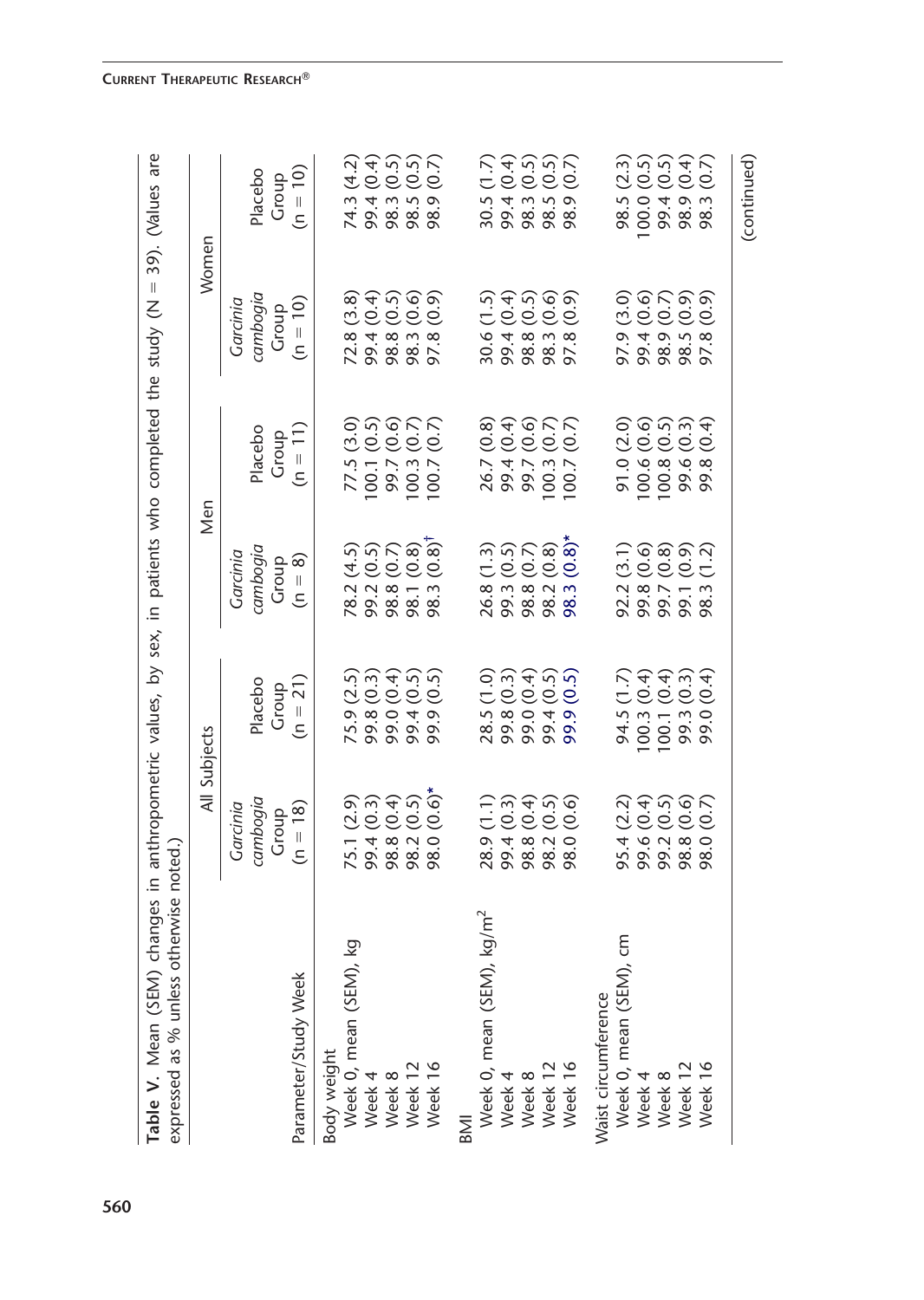| Table V. (Continued)                                                                                                        |                                        |                                                               |                                                                    |                          |                                                                                                               |                                                                               |
|-----------------------------------------------------------------------------------------------------------------------------|----------------------------------------|---------------------------------------------------------------|--------------------------------------------------------------------|--------------------------|---------------------------------------------------------------------------------------------------------------|-------------------------------------------------------------------------------|
|                                                                                                                             |                                        | All Subjects                                                  |                                                                    | Men                      | Women                                                                                                         |                                                                               |
|                                                                                                                             | cambogia<br>Garcinia<br>Group          | Placebo<br>Group                                              | cambogia<br>Garcinia<br>Group                                      | Placebo<br>Group         | cambogia<br>Garcinia<br>Group                                                                                 | Placebo<br>Group                                                              |
| Parameter/Study Week                                                                                                        | $(n = 18)$                             | $(n = 21)$                                                    | $(n = 8)$                                                          | $(n = 11)$               | $(n = 10)$                                                                                                    | $(n = 10)$                                                                    |
| (SEM), cm<br>Hip circumference<br>Week 0, mean (                                                                            | 00.8(1.7)                              | $(4, 1)$ 6.00                                                 |                                                                    | 98.5 (1.4)               |                                                                                                               | 04.6(2.3)                                                                     |
| Week 4                                                                                                                      | 99.9 (0.2)                             |                                                               | 98.4 (1.8)<br>99.5 (0.4)<br>99.1 (0.8)<br>99.1 (0.8)<br>99.0 (0.7) | 00.0(0.5)                | $\begin{array}{c} 103.1 & (2.6) \\ 100.1 & (0.3) \\ 99.7 & (0.2) \\ 98.8 & (0.2) \\ 98.2 & (0.3) \end{array}$ |                                                                               |
| Week 8                                                                                                                      | 99.4 (0.4)<br>99.0 (0.3)<br>98.6 (0.4) | $100.1 (0.3)$<br>$99.5 (0.3)$<br>$99.0 (0.3)$<br>$98.9 (0.3)$ |                                                                    |                          |                                                                                                               |                                                                               |
| Week 12                                                                                                                     |                                        |                                                               |                                                                    | 99.3 (0.5)<br>99.0 (0.5) |                                                                                                               |                                                                               |
| Week 16                                                                                                                     |                                        |                                                               |                                                                    | 99.0 (0.5)               |                                                                                                               | $100.1 (0.3)$<br>$99.7 (0.3)$<br>$99.0 (0.4)$<br>$98.8 (0.5)$                 |
| WHR                                                                                                                         |                                        |                                                               |                                                                    |                          |                                                                                                               |                                                                               |
| (SEM)<br>Week 0, mean (                                                                                                     | 0.01(0.01)                             | 0.94(0.01)                                                    | 0.94(0.02)                                                         | 0.92(0.01)               | $0.95(0.01)$<br>$99.3(0.7)$<br>$99.2(0.8)$<br>$99.7(1.0)$<br>$99.6(1.1)$                                      | $0.94 (0.01)$<br>$99.9 (0.4)$<br>$99.7 (0.4)$<br>$99.7 (0.5)$<br>$99.4 (0.7)$ |
| Week 4                                                                                                                      |                                        |                                                               | 00.3(0.4)                                                          | 00.6(0.5)                |                                                                                                               |                                                                               |
| Week 8                                                                                                                      |                                        |                                                               |                                                                    | 101.4(0.5)               |                                                                                                               |                                                                               |
| Week 12                                                                                                                     | 99.7 (0.4)<br>99.8 (0.5)<br>99.8 (0.6) | $100.2(0.3)$<br>$100.6(0.4)$<br>$100.2(0.3)$                  | $\frac{100.6(0.6)}{100.0(0.4)}$                                    | 00.5(0.4)                |                                                                                                               |                                                                               |
| Week 16                                                                                                                     | 99.4 (0.6)                             | (0.1 (0.4)                                                    | 99.2 (0.6)                                                         | 00.8(0.5)                |                                                                                                               |                                                                               |
| $BMI = body$ mass index; WHR = waist-hip ratio.<br>* $P = 0.02$ versus placebo group.<br>† $P = 0.04$ versus placebo group. |                                        |                                                               |                                                                    |                          |                                                                                                               |                                                                               |

 0.02 versus placebo group. 0.04 versus placebo group.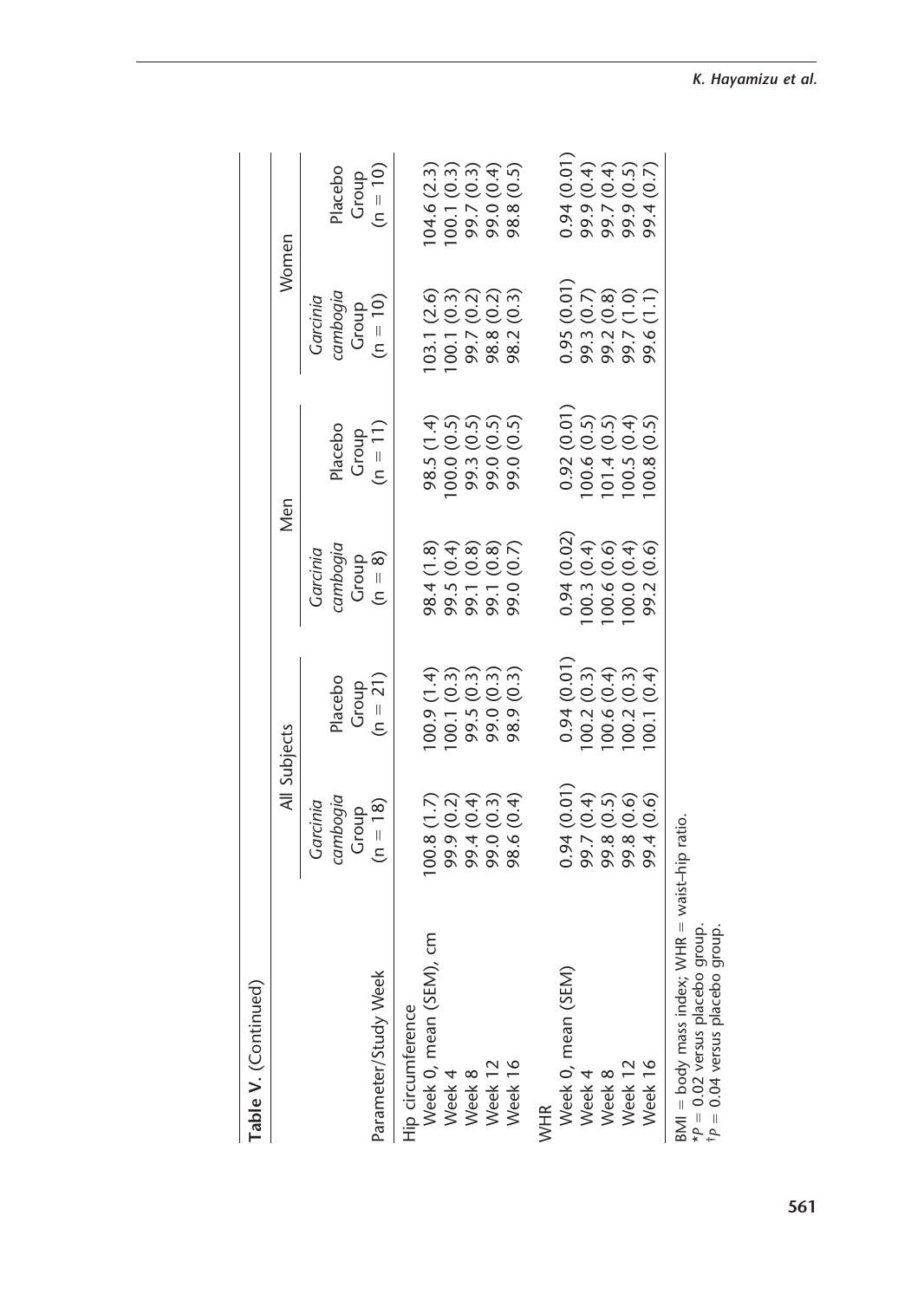| (Values are expressed as mean [SEM].)<br>Table VI. Effects of                                                                                | <i>Carcinia cambogia</i> on hematologic, hemobiochemical, and endocrinologic parameters in all patients (N = 43). |                           |                                           |                           |                              |                                 |                                       |
|----------------------------------------------------------------------------------------------------------------------------------------------|-------------------------------------------------------------------------------------------------------------------|---------------------------|-------------------------------------------|---------------------------|------------------------------|---------------------------------|---------------------------------------|
|                                                                                                                                              |                                                                                                                   |                           | Garcinia camboqia Group                   |                           |                              | Placebo Group                   |                                       |
| Parameter                                                                                                                                    | Normal<br>Value                                                                                                   | $(n = 21)$<br>Week 0      | Week 12<br>$(n = 18)$                     | Week 16<br>$(n = 18)$     | $(n = 23)$<br>Week 0         | Week 12<br>$(n = 21)$           | Week 16<br>$(n = 21)$                 |
| Hematology                                                                                                                                   |                                                                                                                   |                           |                                           |                           |                              |                                 |                                       |
| WBC count, cells/µL<br>RBC count,                                                                                                            | 3500-9700<br>Men, 4.38-                                                                                           | 4.83 (0.01)<br>6695 (394) | 4.79 (0.07)<br>6573 (456)                 | 4.85 (0.09)<br>7011 (494) | 4.81(0.10)<br>6533 (309)     | $4.85(0.11)*$<br>6983 (324)*    | $4.88(0.10)^{\dagger}$<br>6867 (417)* |
| cells $\times$ 10 <sup>6</sup> / $\mu$ L                                                                                                     | 5.77; women,<br>$3.76 - 5.16$                                                                                     |                           |                                           |                           |                              |                                 |                                       |
| Hb, g/dL                                                                                                                                     | 18.3; women<br>Men, 13.6-<br>$11.2 - 15.2$                                                                        | 14.4(0.4)                 | 14.4(0.4)                                 | 14.5(0.4)                 | 14.6(0.3)                    | $14.7(0.3)$ *                   | $14.8(0.3)$ *                         |
| Hematocrit, %                                                                                                                                | 51.9; women,<br>Men, 40.4-<br>34.3-45.2                                                                           | 45.0 (1.1)                | 45.0 (1.1)                                | 45.0 (1.0)                | 45.1 (0.5)                   | $45.9(0.7)^{\dagger}$           | $45.9(0.6)^{\dagger}$                 |
| Platelet count,<br>cells $\times$ 10 <sup>3</sup> /µL                                                                                        | $140 - 379$                                                                                                       | 270 (12)                  | 265 (17)                                  | 268 (18)                  | 255 (13)                     | 235 (15)                        | 253 (15)                              |
| Hemobiochemistry                                                                                                                             | $10.0 - 40.0$                                                                                                     | 32.0 (3.0)                | 31.2(3.3)                                 | 34.1 (4.4)                | 28.8(1.9)                    | 30.4(2.5)                       | 30.1 $(2.4)$                          |
|                                                                                                                                              | $5.0 - 45.0$                                                                                                      | 51.9 (8.4)                |                                           | 48.6 (7.8)                |                              | 42.5 (5.2)                      | 43.0 (5.4)                            |
|                                                                                                                                              | $16.0 - 73.0$                                                                                                     | 57.9 (7.6)                |                                           | 63.9 (9.4)                | 40.9 (4.7)<br>54.7 (7.9)     | 55.0 (8.8)                      | 54.0 (8.8)                            |
|                                                                                                                                              | $220.0 - 430.0$                                                                                                   | 344.3 (11.8)              | 43.2 (5.9)<br>62.6 (10.0)<br>334.2 (14.8) | 335.7 (11.8)              | 354.2 (10.9)                 | 358.8 (19.5)                    | 347.9 (10.2)                          |
|                                                                                                                                              | $8.0 - 20.0$                                                                                                      | 13.0(0.7)                 | 12.9(0.9)                                 | 12.9(0.8)                 | 12.8(0.5)                    | 12.6(0.6)                       | 13.3(0.5)                             |
| lb/gr<br>AST, U/L<br>ALT, U/L<br>GGTP, U/L<br>LDH, U/L<br>EN, mg/dL<br>Triacylglycerol, mg<br>Triacylglycerol, mg<br>FFA, mEq/L<br>TC, mg/dL | $50.0 - 149.0$<br>$0.6 - 1.3$                                                                                     | 0.97(0.03)<br>169.1(11.7) | 54.4 (14.1)<br>0.94(0.03)                 | 0.94(0.03)<br>146.2(15.2) | $0.99(0.03)$<br>177.4 (20.7) | $0.94(0.03)^{t}$<br>83.7 (19.0) | $0.92(0.04)^{\dagger}$<br>173.7(19.7) |
|                                                                                                                                              | $0.10 - 0.81$                                                                                                     | 0.73(0.05)                | 0.72(0.05)                                | 0.71(0.07)                | 0.73(0.05)                   | 0.71(0.07)                      | 0.68(0.06)                            |
|                                                                                                                                              | $50.0 - 219.0$                                                                                                    | 213.4(5.7)                | 208.8 (7.7)                               | 210.8(6.7)                | 211.8(8.1)                   | 213.7 (9.0)                     | 217.7 (9.1)                           |
|                                                                                                                                              |                                                                                                                   |                           |                                           |                           |                              |                                 | (continued)                           |

<span id="page-11-0"></span>**CURRENT THERAPEUTIC RESEARCH**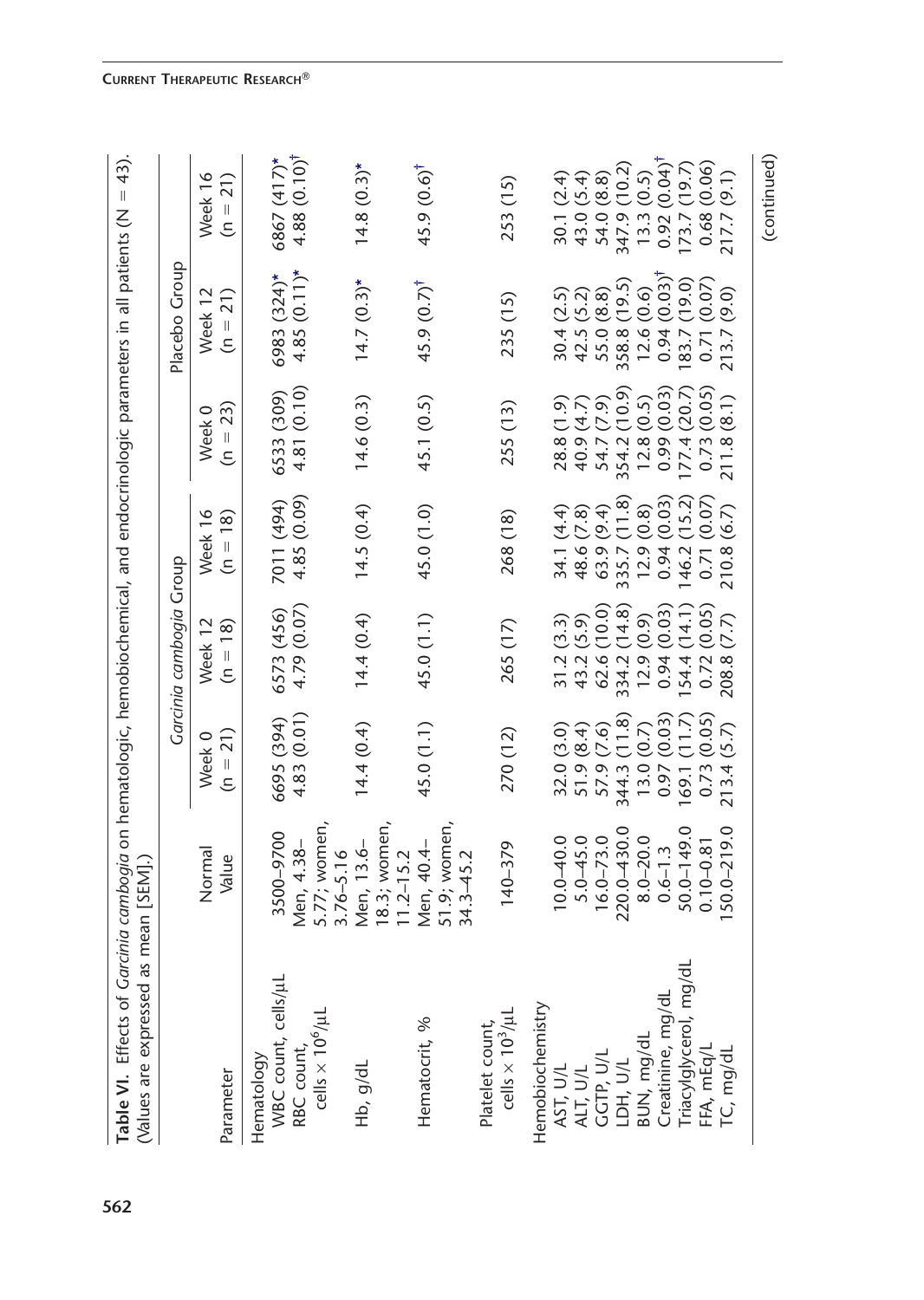| Table VI. (Continued)                                                                                                                                                                                                                                                                                                                                                                                |                                                                                                                       |                           |                         |                           |                          |                         |                          |
|------------------------------------------------------------------------------------------------------------------------------------------------------------------------------------------------------------------------------------------------------------------------------------------------------------------------------------------------------------------------------------------------------|-----------------------------------------------------------------------------------------------------------------------|---------------------------|-------------------------|---------------------------|--------------------------|-------------------------|--------------------------|
|                                                                                                                                                                                                                                                                                                                                                                                                      |                                                                                                                       |                           | Garcinia camboqia Group |                           |                          | Placebo Group           |                          |
| Parameter                                                                                                                                                                                                                                                                                                                                                                                            | Normal<br>Value                                                                                                       | $(n = 21)$<br>Week 0      | Week 12<br>$(n = 18)$   | Week 16<br>$(n = 18)$     | $(n = 23)$<br>Week 0     | Week 12<br>$(n = 21)$   | Week 16<br>$(n = 21)$    |
| HDL-C, mg/dL                                                                                                                                                                                                                                                                                                                                                                                         | 80.0; women,<br>Men, 41.0-<br>41.0-90.0                                                                               | 48.9 (2.4)                | 48.7 (2.4)              | 50.7(1.8)                 | 47.8 (2.2)               | 46.6 (2.1)              | 47.9 (2.1)               |
| LDL-C, mg/dL<br>FPG, mg/dL                                                                                                                                                                                                                                                                                                                                                                           | $60 - 130$<br>$70 - 139$                                                                                              | 140.1 (4.9)<br>94.0 (2.2) | 137.3(6.1)<br>92.1(1.7) | (6.4) [39.1<br>94.3 (2.8) | 139.2 (6.6)<br>90.8(1.7) | 140.2(7.9)<br>91.3(1.9) | 143.0(7.4)<br>90.0 (1.6) |
| umol/L<br>Acetoacetic acid,                                                                                                                                                                                                                                                                                                                                                                          | 55.0                                                                                                                  | 17.2 (2.7)                | 20.6 (1.6)              | 21.6(4.3)                 | 16.8(1.4)                | 17.8(2.5)               | 16.2(1.6)                |
| acid,<br>3-Hydroxybutyric<br>$\mu$ mol/L                                                                                                                                                                                                                                                                                                                                                             | $\leq 85$                                                                                                             | 38.6 (6.1)                | 37.8(3.2)               | 45.1 (9.7)                | 33.0 (3.6)               | 33.2(5.5)               | 30.0(3.5)                |
| ies,<br>Total ketone bod<br>J/lounh                                                                                                                                                                                                                                                                                                                                                                  | $\leq 131.0$                                                                                                          | 55.8 (8.5)                | 58.4(4.3)               | 66.7 (13.9)               | 49.8 (4.3)               | 51.0(7.6)               | 46.2 (4.4)               |
| Insulin, $\mu$ U/mL<br>Endocrinology                                                                                                                                                                                                                                                                                                                                                                 | $3.0 - 18.0$                                                                                                          | 13.3(2.0)                 | 9.9 (1.1)               | 11.8(1.6)                 | (1.1)                    | 11.9(1.5)               | 11.6(1.5)                |
| y-glutamyltransferase; LDH = lactate dehydrogenase; BUN = blood urea nitrogen; FFA = free fatty acid; TC = total cholesterol; HDL-C = high-density<br>lipoprotein cholesterol; LDL-C = low-density lipoprotein cholesterol; FPG = fasting plasma glucose.<br>* $\overline{P}$ < 0.05 versus week 0 (paired t test).<br><sup>t</sup> $P$ < 0.01 versus week 0 (paired t test).<br>$WBC = white blood$ | cell; RBC = red blood cell; Hb = hemoglobin; AST = aspartate aminotransferase; ALT = alanine aminotransferase; GGTP = |                           |                         |                           |                          |                         |                          |

*K. Hayamizu et al.*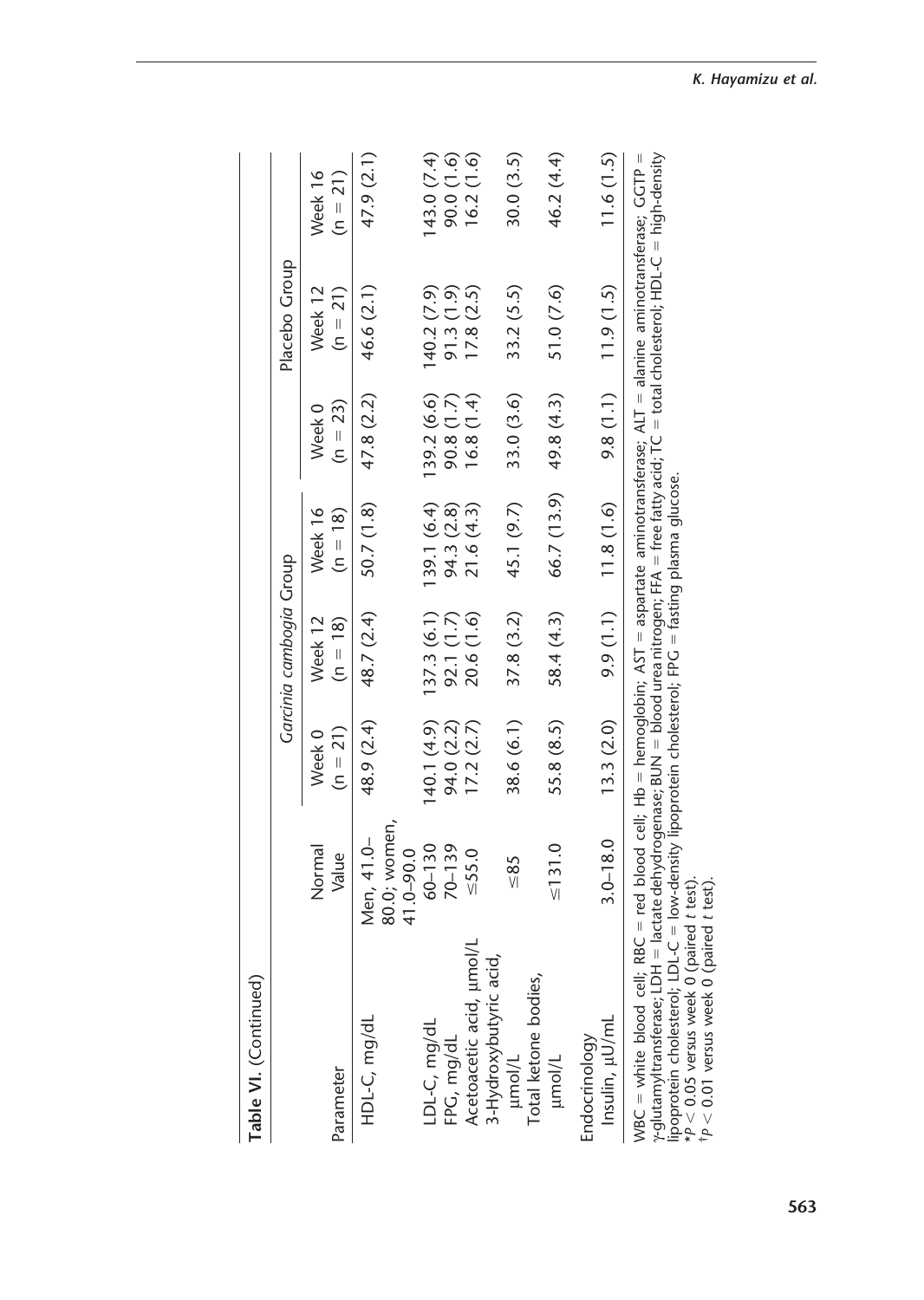#### **DISCUSSION**

The dietary habits of the Japanese have been Westernized rapidly since the end of World War II. With poorer nutrition (ie, higher fat intake), the causes of death in Japan have changed considerably.<sup>1</sup> In the early research into obesity in Japan and in Western countries, many studies investigated the relationship between body weight or BMI and lifestyle diseases such as type 2 diabetes, coronary heart disease, and hypertension.<sup>[14](#page-15-0)</sup> Recently, attention has focused on the relationship between abdominal fat distribution and lifestyle diseases by CT analysis; in particular, the relationship between VFA and multiple risk factors (type 2 diabetes mellitus, dysglycemia, hypertension, coronary heart disease, hyperuricemia) has been reported.<sup>14</sup> According to the Japan Society for the Study of Obesity,<sup>[14](#page-15-0)</sup> visceral fat obesity is diagnosed when VFA is  $\geq 100$  cm<sup>2</sup>. The concept of a "visceral fat accumulation" type of obesity is new and very important for the study of obesity as a disease, and it is expected to be useful in studies of the prevention of the aforementioned risk factors.

The present study was designed to assess the efficacy of *G cambogia* extract in anti–visceral fat accumulation in obese subjects. To account for previsceral fat obesity, inclusion criteria included VFA  $>\!90$  cm $^2$ . The VFA inclusion criterion was set at  $>90 \text{ cm}^2$  because that amount accounted for "previsceral fat obesity." Compared with the placebo group, the *G cambogia* group had significant decreases in VFA, SFA, and TFA; no significant differences were observed between male and female subjects. Furthermore, the test results for abdominal fat area had sufficient power  $(1 - \mathbb{S} > 0.8)$ , so the sample size was appropriate. In a previous study, $32$  we reported on the efficacy of HCA, but the subjects were classified as overweight or obese using BMI, whereas in our study, both BMI and VFA were used to define obesity, and all subjects were classified as obese. Other differences between that study and the present one are that the treatment period was 8 weeks, and there was no detailed dietary intervention. In that previous report, unlike the present one, there was no observed effect of*G cambogia* on SFA or TFA. However, these differences in outcomes were expected because of the differences in the treatment periods, the VFA levels of the subjects, and the use of dietary intervention. In the present study, subjects in the *G cambogia* group underwent a 4-week placebo treatment after their 12-week treatment to detect any rebound effect. No such effect was found. This result was expected because the decrease in abdominal fat from weeks 0 to 12 was mild.

A CT scan was performed at 0, 12, and 16 weeks. If these measurements had been conducted every 4 weeks, the effect of *G cambogia* may have been detected at an earlier period.

Anthropometric indices included body weight, BMI, and WHR. Body weight and BMI tended to be lower in the *G cambogia* group than in the placebo group at both 12 and 16 weeks but only in men. In their investigation of an antiobesity effect of *G cambogia*, Heymsfield et  $a^{34}$  reported that body weight change during their 12-week study period did not differ significantly between the *G cambogia* and placebo groups. In that report, most of the subjects were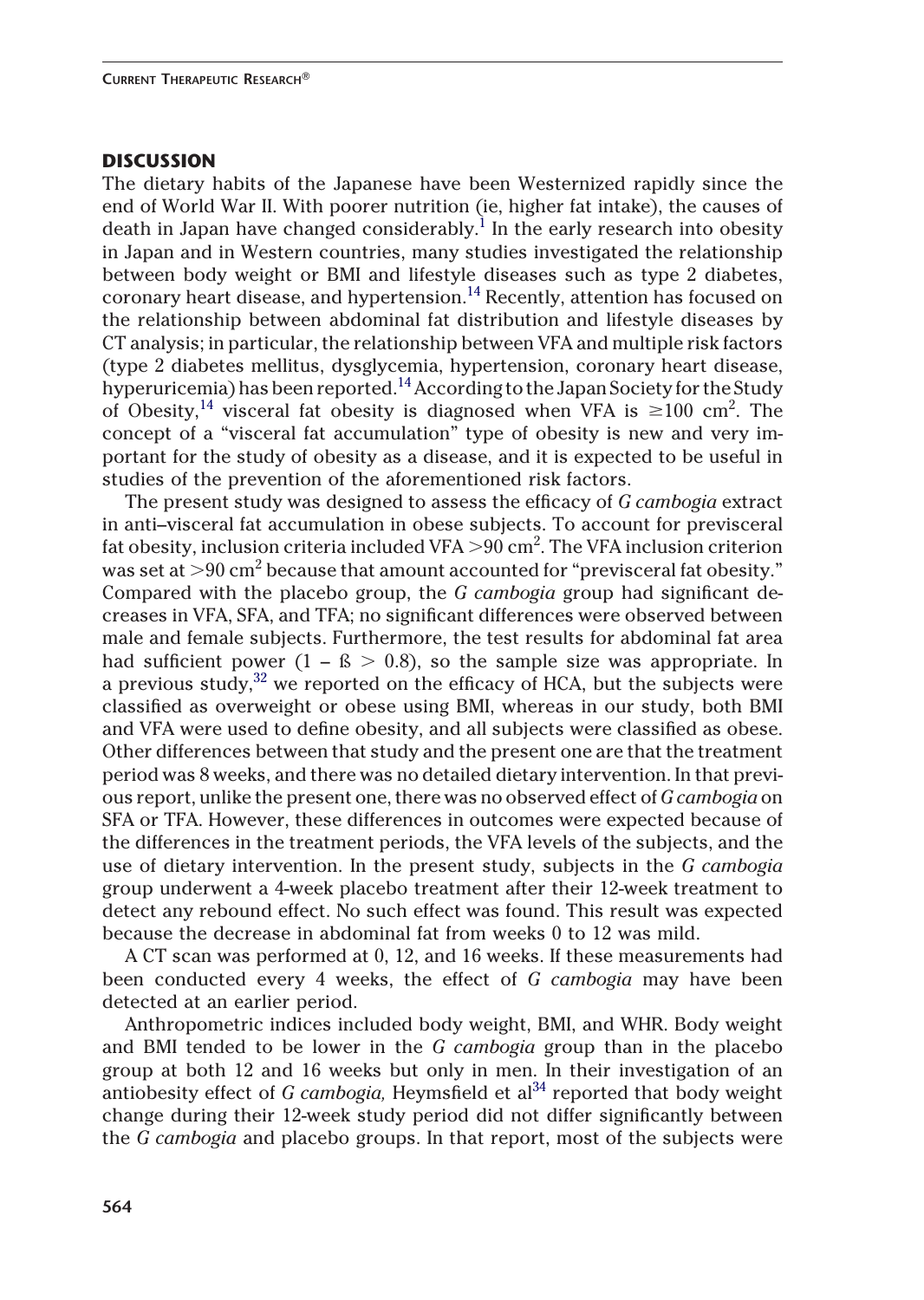<span id="page-14-0"></span>women. Among the female subjects in our study, body weight and BMI did not differ between the 2 groups, and to that extent our results and those of Heymsfield et al are similar.

The results of clinical laboratory tests did not change significantly, and no adverse effects were observed at any time in the test period. The *G cambogia* tablet used in this study was well tolerated throughout the 12-week treatment period.

# **CONCLUSION**

*G cambogia* reduced abdominal fat accumulation in subjects, regardless of sex, who had the visceral fat accumulation type of obesity, and no rebound effect was observed. It is therefore hypothesized that *G cambogia* may be useful for the prevention and reduction of accumulation of visceral fat.

# **ACKNOWLEDGMENTS**

We thank Shintaro Yano, MD (Maebashi Hirosegawa Clinic, Gunma, Japan) and Nobuhiko Hosokawa, MD (Ono Clinic, Osaka, Japan) for their helpful advice and encouragement in this study.

#### **REFERENCES**

- 1. Ministry of Health, Labour and Welfare Japan. *The National Nutrition Survey in Japan 2000.* Tokyo, Japan: Dai-ichi Shuppan Publishing; 2002:59–60.
- 2. Déspres JP, Lamarche B. Effects of diet and physical activity on adiposity and body fat distribution: Implications for the prevention of cardiovascular disease. *Nutr Res Rev*. 1993;6:137–159.
- 3. Bray GA. Complications of obesity. *Ann Intern Med*. 1985;103:1052–1062.
- 4. Health implications of obesity. National Institutes of Health Consensus Development Conference Statement. *Ann Intern Med*. 1985;103:1073–1077.
- 5. Kissebah AH, Freedman DS, Peiris AN. Health risks of obesity. *Med Clin North Am*. 1989;73:111–138.
- 6. Van Itallie TB. Obesity: Adverse effects on health and longevity. *Am J Clin Nutr*. 1979;32(Suppl 12):2723–2733.
- 7. Larsson B, Bjorntorp P, Tibblin G. The health consequences of moderate obesity. *Int J Obes*. 1981;5:97–116.
- 8. Manson JE, Stampfer MJ, Hennekens CH, Willett WC. Body weight and longevity. A reassessment. *JAMA*. 1987;257:353–358.
- 9. Seidell JC, Verschuren WM, van Leer EM, Kromhout D. Overweight, underweight, and mortality. A prospective study of 48,287 men and women. *Arch Intern Med*. 1996;156:958–963.
- 10. Hubert HB, Feinleib M, McNamara PM, Castelli WP. Obesity as an independent risk factor for cardiovascular disease: A 26-year follow-up of participants in the Framingham Heart Study. *Circulation*. 1983;67:968–977.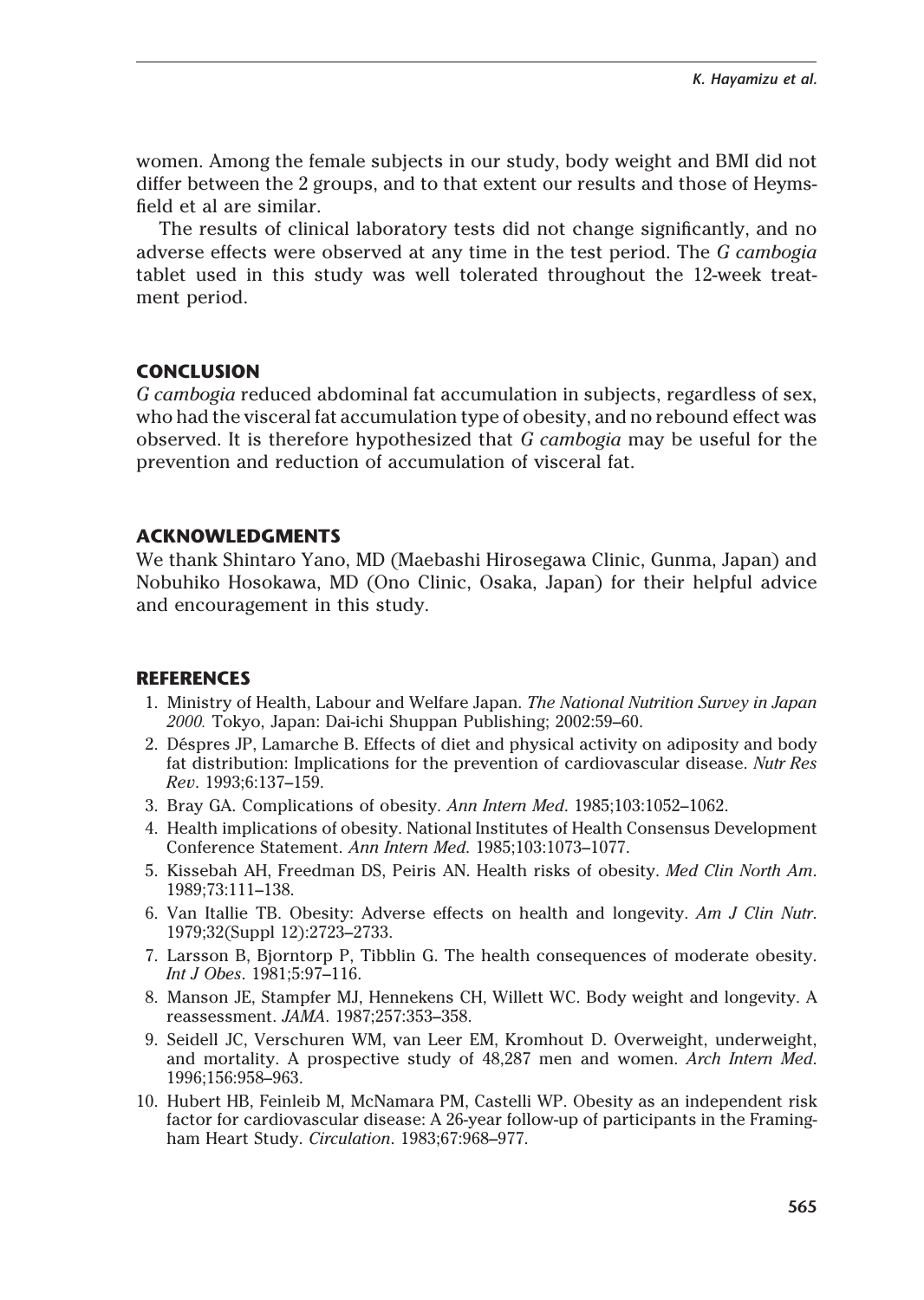- <span id="page-15-0"></span>11. Jousilahti P, Tuomilehto J, Vartiainen E, et al. Body weight, cardiovascular risk factors, and coronary mortality. 15-Year follow-up of middle-aged men and women in eastern Finland. *Circulation*. 1996;93:1372–1379.
- 12. Stamler R, Stamler J, Riedlinger WF, et al. Weight and blood pressure. Findings in hypertension screening of 1 million Americans. *JAMA*. 1978;240:1607–1610.
- 13. Van Itallie TB. Health implications of overweight and obesity in the United States. *Ann Intern Med*. 1985;103:983–988.
- 14. Saito Y, ed. *Manual for the Treatment of Obesity.* Tokyo, Japan: Ishiyaku Publishers; 2001:22–28.
- 15. Nakamura T, Tokunaga K, Shimomura I, et al. Contribution of visceral fat accumulation to the development of coronary artery disease in non-obese men. *Atherosclerosis*. 1994;107:239–246.
- 16. Matsuzawa Y, Shimomura I, Nakamura T, et al. Pathophysiology and pathogenesis of visceral fat obesity. *Obes Res*. 1995;3(Suppl 2):187S–194S.
- 17. Reaven GM. Banting lecture 1988. Role of insulin resistance in human disease. *Diabetes*. 1988;37:1595–1607.
- 18. Keno Y, Matsuzawa Y, Tokunaga K, et al. High sucrose diet increases visceral fat accumulation in VMH-lesioned obese rats. *Int J Obes*. 1991;15:205–211.
- 19. Lewis YS, Neelakantan S. (-)-Hydroxycitric acid—the principal acid in the fruits of *Garcinia cambogia* desr. *Phytochemistry*. 1965;4:619–625.
- 20. Watson JA, Lowenstein JM. Citrate and the conversion of carbohydrate into fat. Fatty acid synthesis by a combination of cytoplasm and mitochondria. *J Biol Chem*. 1970;245:5993–6002.
- 21. Watson JA, Fang M, Lowenstein JM. Tricarballylate and hydroxycitrate: Substrate and inhibitor of ATP: Citrate oxaloacetate lyase. *Arch Biochem Biophys*. 1969;135:209–217.
- 22. Sullivan AC, Singh M, Srere PA, Glusker JP. Reactivity and inhibitor potential of hydroxycitrate isomers with citrate synthase, citrate lyase, and ATP citrate lyase. *J Biol Chem*. 1977;252:7583–7590.
- 23. Lowenstein JM. Effect of (-)-hydroxycitrate on fatty acid synthesis by rat liver in vivo. *J Biol Chem*. 1971;246:629–632.
- 24. Sullivan AC, Triscari J, Hamilton JG, et al. Effect of (-)-hydroxycitrate upon the accumulation of lipid in the rat. I. Lipogenesis. *Lipids*. 1974;9:121–128.
- 25. Sullivan AC, Triscari J, Hamilton JG, Miller ON. Effect of (-)-hydroxycitrate upon the accumulation of lipid in the rat. II. Appetite. *Lipids*. 1974;9:129–134.
- 26. Sullivan C, Triscari J. Metabolic regulation as a control for lipid disorders. I. Influence of (-)-hydroxycitrate on experimentally induced obesity in the rodent. *Am J Clin Nutr*. 1977;30:767–776.
- 27. Berkhout TA, Havekes LM, Pearce NJ, Groot PH. The effect of (-)-hydroxycitrate on the activity of the low-density-lipoprotein receptor and 3-hydroxy-3-methylglutaryl-CoA reductase levels in the human hepatoma cell line Hep G2. *Biochem J*. 1990; 272:181–186.
- 28. Conte AA. A non-prescription alternative in weight reduction therapy. *Am J Bariatr Med Summer*. 1993;17–19.
- 29. Thom E. Hydroxycitrate (HCA) in the treatment of obesity. *Int J Obes*. 1996;20 (Suppl 4):48.
- 30. Rothacker DQ, Waitman BE. Effectiveness of a *Garcinia cambogia* and natural caffeine combination in weight loss: A double-blind, placebo-controlled pilot study. *Int J Obes*. 1997;21(Suppl 2):53.